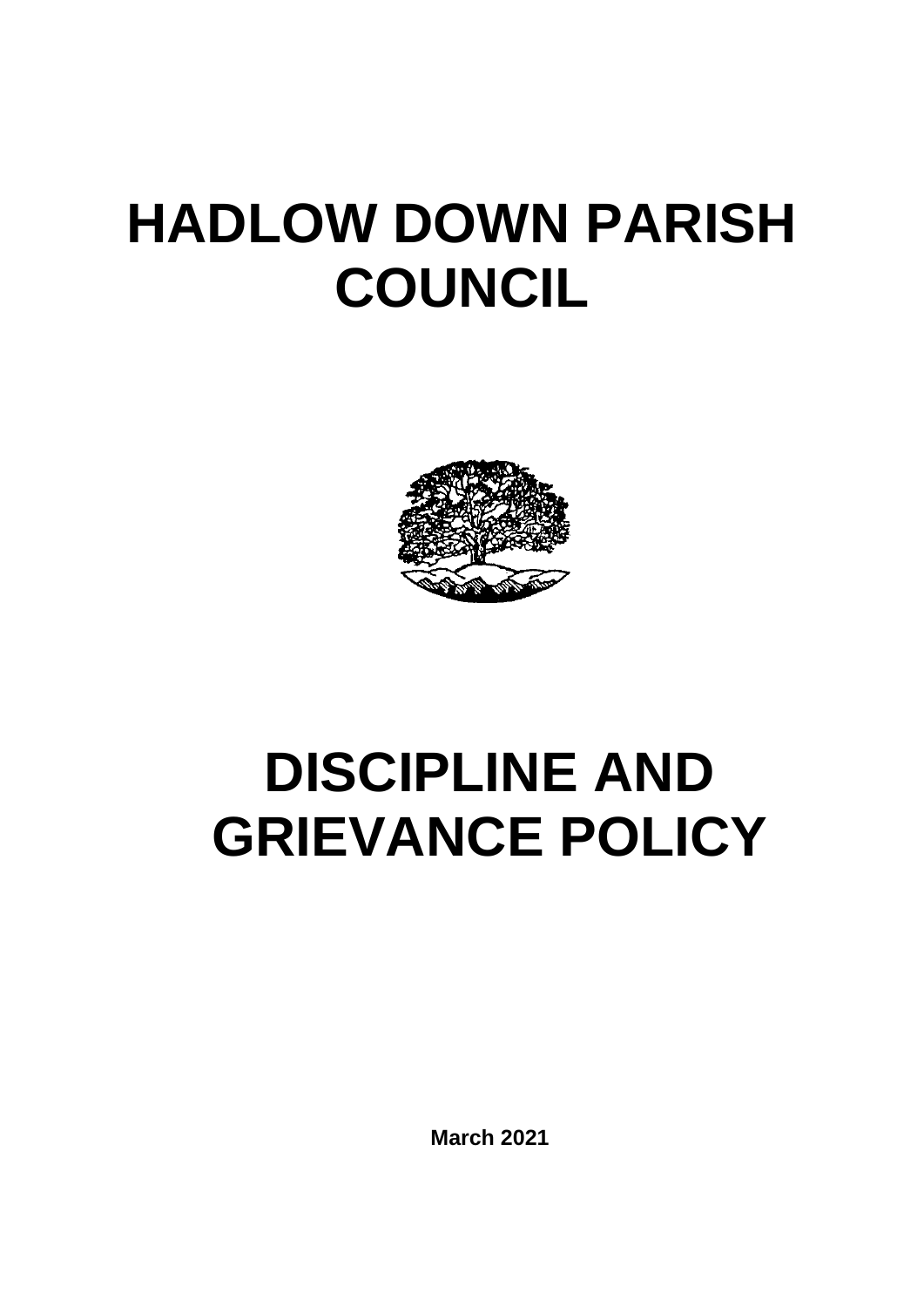You, the employee and we, Hadlow Down Parish Council both agree that before resorting to formal procedures we will discuss the issues involved informally and try to reach a conciliation. Where necessary we will seek the services of an independent external expert to assist us in this process to help us reach an agreement which is satisfactory to both you and us.

We aim to deal swiftly and in a fair and consistent manner with a complaint from you that has not been resolved following an informal discussion. You must apply in writing to our Chairman for redress of any grievance relating to your employment and/or any disciplinary decision applied to you.

Both policies will be applied fairly, consistently and in accordance with the Equality Act 2010.

## **GRIEVANCE POLICY**

The aim of our grievance policy is to resolve any grievance as swiftly, thoroughly and fairly as possible. We will deal with any matter relating to employment with the exception of matters of conduct and capability and the outcome of disciplinary proceedings. You have the right to be accompanied by a person of your own choosing who may speak on your behalf, ask questions, but not answer questions put directly to you.

You and your companion/representative will be provided with any materials, papers etc. necessary for you to make your case.

We will make every effort to accommodate any person who has special needs if we are advised of the situation.

You have the right of appeal against a decision of the panel.

Our Chairman, or if the grievance is against them a Councillor, will report your application to a meeting of our Grievance Panel, held in the absence of the public and the press. At this meeting you will have an opportunity to set out your grievance. Your grievance will then be considered and a decision reached by our Grievance Panel.

At all times the confidentiality of the grievance will be of paramount importance in order to maintain trust in the process hence details of the full grievance will not be shared with the full council without prior approval by the aggrieved. The council will commit not to victimize the complainant for raising the complaint once the appropriate dispute resolution process has been concluded.

### **3-Step Grievance Procedure**

- **Step-1** You set down in writing and submit to us the alleged grievance. A non-involved person must undertake a full investigation of the grievance;
- **Step-2** Within 5 working days we must hold a meeting with you for a discussion of the matter. Afterwards we must tell you the decision and that you have the right of appeal. We must confirm both our decision and your right of appeal in writing;
- **Step-3** If you exercise your right of appeal we must notify you, in writing, within 10 working days of receipt of the appeal of the time, date and place of the appeal meeting. The meeting must take place within 25 working days of the council's receipt of the appeal.. The appeal will be heard by a panel of three members who have not been involved in the case. We must then give you our final decision and confirm it in writing.

You are entitled to be accompanied by a person of your choice to the meetings at steps 2 and 3.

### **Modified 2-Step Procedure after employment has ended**

- Step-1 You set down in writing and submit to us the alleged grievance;
- Step-2 We give our response in writing.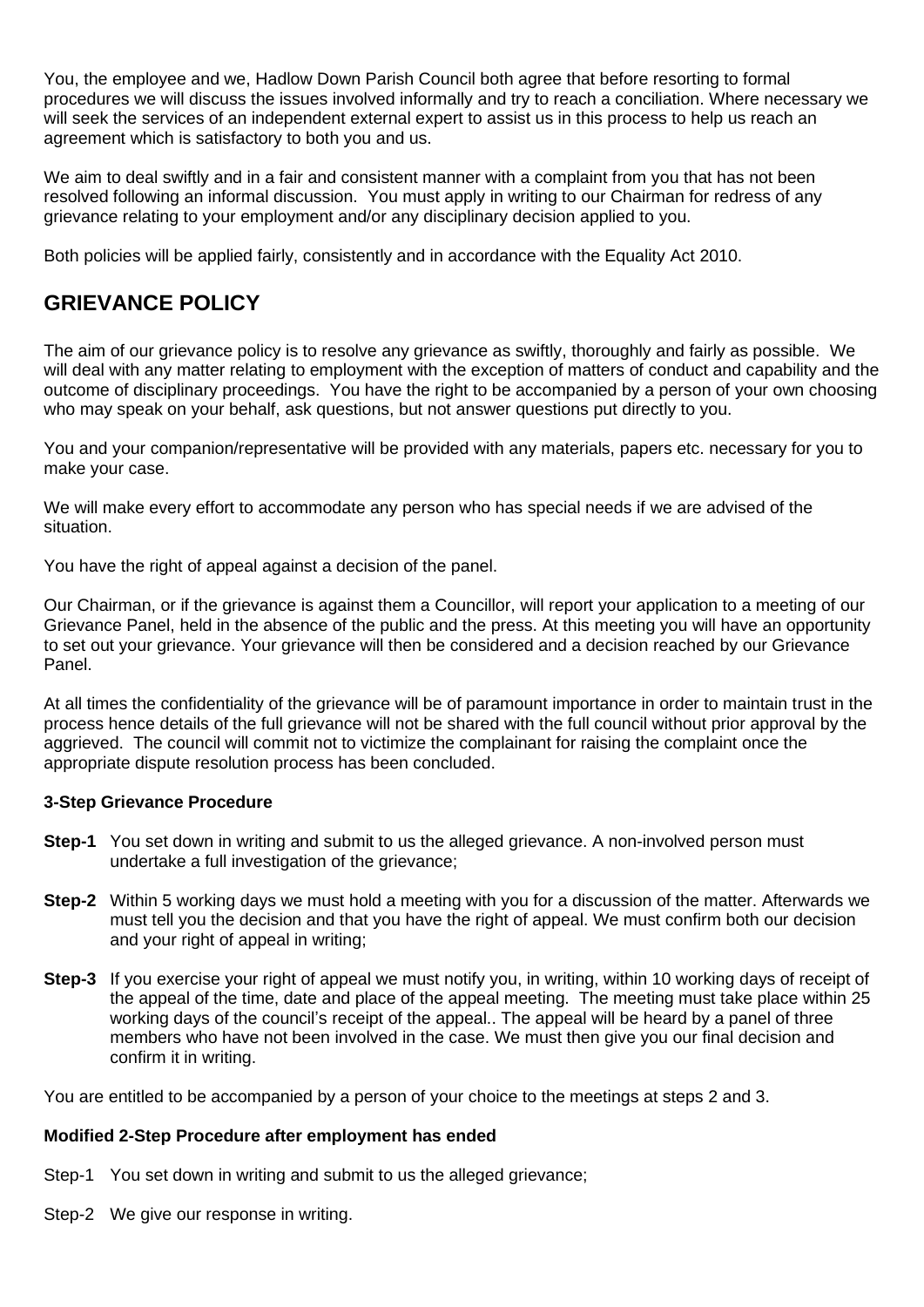The 3-Step process will not apply where it is clearly unreasonable to do so as you have left employment with us. We both agree that in this case the modified 2-Step procedure will apply. We both agree that we may not have a face-to-face meeting with you, perhaps for reasons of long travel times, or that you are now working elsewhere and time off to attend a meeting would be difficult.

## **DISCIPLINE POLICY**

**We will take every possible step through good management practices and procedures to ensure that the relationship between you and us has not broken down. You must be made aware of any shortfalls in your performance prior to disciplinary action being taken in order that you have the opportunity to improve your performance.**

Before any disciplinary action is taken by us, a notice in writing giving details of the matter, signed by our Chairman and authorised by us, will be given to you. A thorough investigation of the matter must have been undertaken by an unbiased investigator prior to this notice being given to you.

## **Procedure**

|                         | First problem & a minor one - Verbal Warning given by our Chairman. |
|-------------------------|---------------------------------------------------------------------|
| Second time & minor-    | Further Verbal Warning from our Chairman.                           |
| More serious matter -   | First Written Warning from us.                                      |
| Second time & serious - | Final Written Warning from us.                                      |
| Gross misconduct -      | Suspension on full pay & Hearing.                                   |

It is not, of course, necessary to proceed through each level. Depending on how serious the matter is the procedure can, after proper consideration, go immediately to any higher stage..

We will keep a First Written Warning on file for 6-months then destroy it and we will advise you of the fact.

We will keep a Final Written Warning on file for 12-months then destroy it and we will advise you of the fact.

## **3-Step Dismissal Disciplinary Procedure**

- **Step-1** We set down in writing and give to you the complaint of your conduct, capability or other matter that could result in disciplinary action or dismissal;
- **Step-2** Within 5 working days we must hold a meeting with you for a discussion of the matter. Afterwards, we must tell you our decision and that you have the right of appeal. We must confirm both our decision and your right of appeal in writing;
- **Step-3** If you exercise your right of appeal we must notify you, in writing, within 10 working days of receipt of the appeal of the time, date and place of the appeal meeting. The meeting must take place within 25 working days of the council's receipt of the appeal.. The appeal will be heard by a panel of three members who have not been involved in the case. We must then give you our final decision and confirm it in writing.

### **Modified 2-Step Procedure after employment has ended**

- **Step-1** We inform you in writing of the details of the alleged misconduct that has led to your dismissal, what evidence we had for our decision to dismiss, and your right of appeal against our decision;
- **Step-2** If you wish to exercise your right of appeal then we must hold a meeting with you within 5 working days. We must then give you our final decision and confirm it in writing.